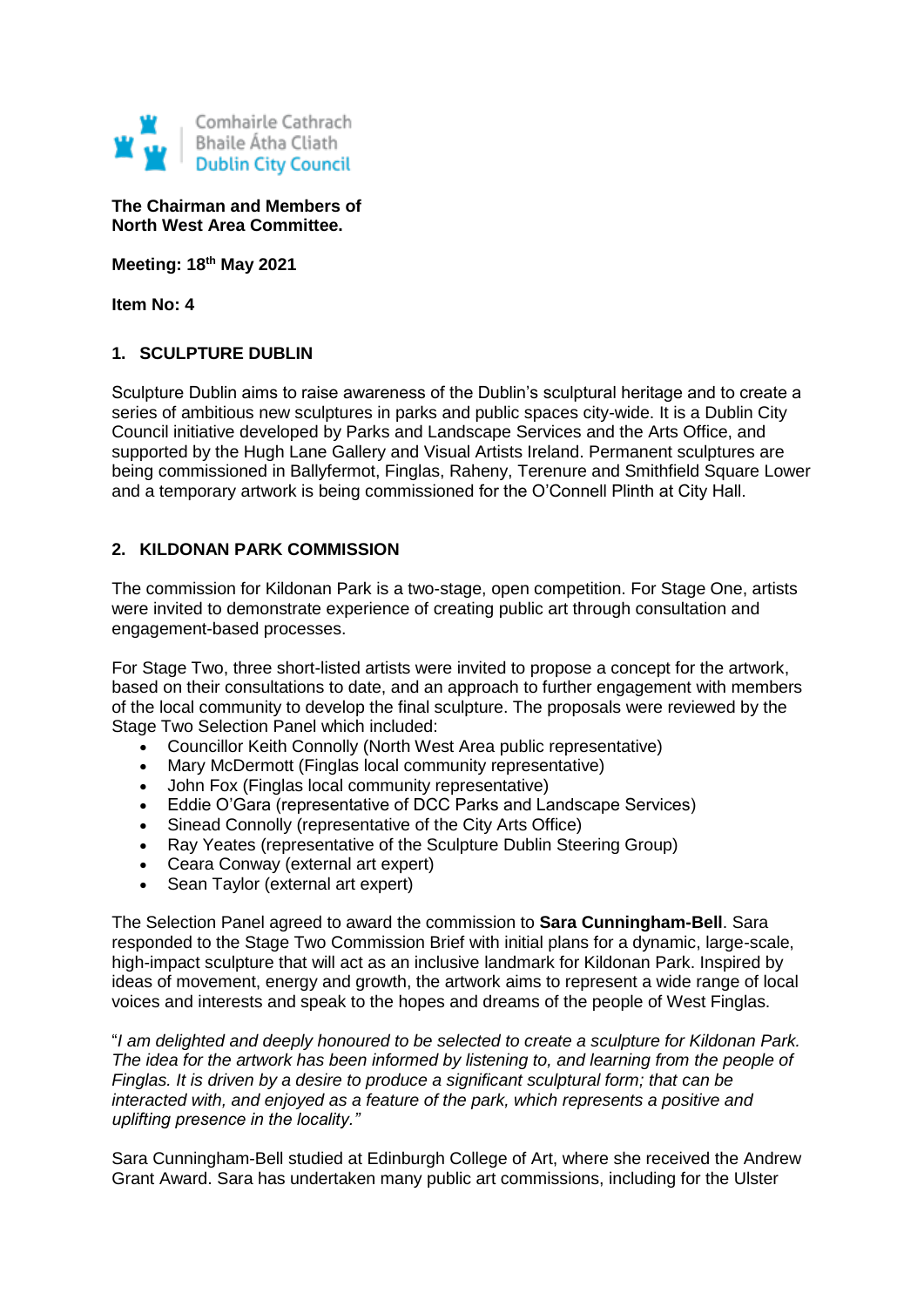University, Kingspan Stadium, DECAL, IRFU, The Mater Hospital, Victoria College Belfast, European Union Programme for Peace and Reconciliation, Bass Ireland, and the Centre of Theology and Philosophy. She represented Ireland at the Salon Grands et Jeunes D'Aujourd'Hui in Paris, Luxembourg and Japan, and a recent work, 'Towards Tomorrow' was short listed for the Irish Sculpture Concrete Award. Sara is represented by The Hamilton Gallery and her work is held in various public and private collections.

For more information:<https://www.sculpturedublin.ie/kildonan-park/>

# **3. LOCAL CONSULTATION AND ENGAGEMENT ACTIVITY**

## **Public Consultation and Engagement (Phase 1)**

Dublin City Council Culture Company (DCCCC) partnered with Sculpture Dublin on the first phase of creative engagement around the Kildonan Park commission in Finglas.

DCCCC organised 55 conversation sessions with the residents around Kildonan to develop local interest, and 17 creative workshops with 40 participants, facilitated by the 3 shortlisted artists.

A local awareness-raising campaign included:

- Press releases to local press and media describing the commissioning process and local engagement activity in the area to date, and encouraging people to complete our online survey;
- Advert in the Local News North edition;
- Sculpture Dublin Programme Director interviewed on Near FM 90.3 Community Radio on 20 January
- Leaflet distribution to 3,000 houses in the vicinity of the park;
- Posters on park railings;
- Social media campaign.

Local people were invited to complete an online survey and/or email Sculpture Dublin Public Engagement Curator, [julia@sculpturedublin.ie](mailto:julia@sculpturedublin.ie) with ideas, expressions of interest and/or questions about the commission. Sculpture Dublin received 60 responses to the online survey and a number of emails from members of the local community.

### **Community Feedback**

Key points arising from the creative engagement workshops facilitated by DCCCC, the Sculpture Dublin online survey and emails received, are as follows:

- The absence of female representation in public art and sculpture came up repeatedly, and the need to acknowledge or celebrate women's contribution to life in the area and the city.
- A strong interest in the artwork being a 'landmark' large in scale and made of durable materials; dynamic, joyful, positive and uplifting.
- To create a feeling of ownership and pride that the artwork reflects and celebrates the local culture and helps create a sense of shared identity.